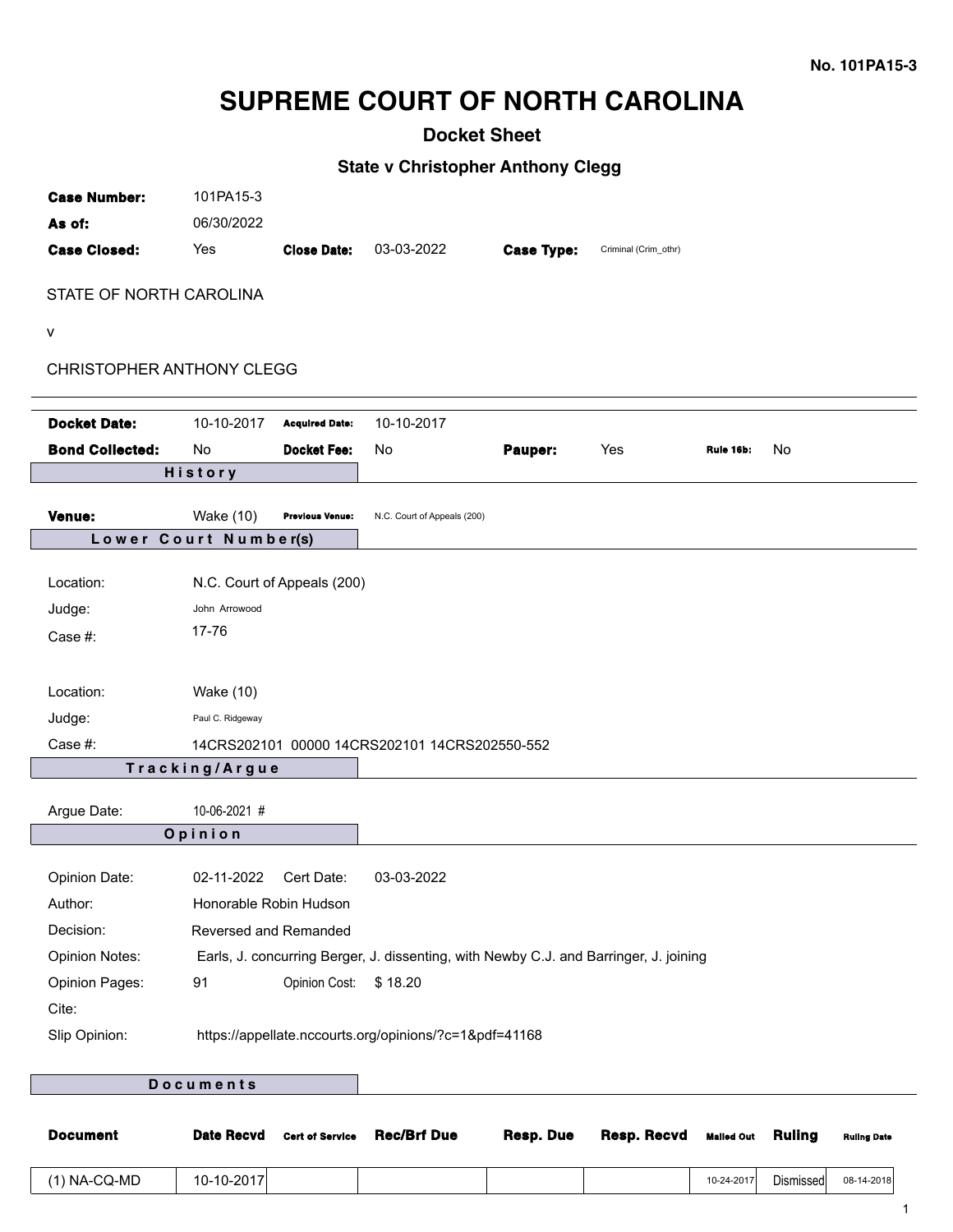| $(2)$ PDR                | 10-10-2017 |  |  |            |               |            |
|--------------------------|------------|--|--|------------|---------------|------------|
| (3) M-DSSAPP             | 10-20-2017 |  |  |            |               |            |
| (4) COURT ORDER          | 08-14-2018 |  |  |            |               |            |
| (5) M-GEN                | 08-23-2019 |  |  |            |               |            |
| $(6)$ PDR                | 08-23-2019 |  |  | 10-30-2019 | Special Order | 02-26-2020 |
| (7) NOTICE OF APPEARANCE | 03-06-2020 |  |  |            |               |            |
| (8) M-EXT-BR             | 03-23-2020 |  |  |            | Allowed       | 03-23-2020 |
| (9) M-GEN                | 03-24-2020 |  |  |            | Allowed       | 03-25-2020 |
| (10) SUPPLEMENT          | 03-24-2020 |  |  |            |               |            |
| (11) M-EXT-BR            | 06-15-2020 |  |  |            | Allowed       | 06-16-2020 |
| (12) M-AMICUS            | 07-29-2020 |  |  |            | Allowed       | 07-29-2020 |
| (13) AMICUS              | 07-29-2020 |  |  | 07-30-2020 |               |            |
| (14) APPELLANT BRIEF     | 07-29-2020 |  |  | 11-03-2020 |               |            |
| (15) M-EXT-BR            | 08-25-2020 |  |  |            | Allowed       | 08-25-2020 |
| (16) M-EXT-BR            | 09-23-2020 |  |  |            | Allowed       | 09-23-2020 |
| (17) APPELLEE BRIEF      | 10-30-2020 |  |  | 11-03-2020 |               |            |

1 - NA-CQ-MD (Dismissed) - 08-14-2018

Filed: 10-10-2017 @ 09:33:55

FOR: Defendant-Appellant Clegg, Christopher Anthony

BY : Mr. Dylan J.C. Buffum

DYLAN J.C. BUFFUM ATTORNEY AT LAW, PLLC

2 - PDR

Filed: 10-10-2017 @ 11:33:09

FOR: Defendant-Appellant Clegg, Christopher Anthony

BY : Mr. Dylan J.C. Buffum

DYLAN J.C. BUFFUM ATTORNEY AT LAW, PLLC

RESPONSE TO PDR Filed: 10-20-2017 BY : Mr. Patrick S. Wooten N.C. DEPARTMENT OF JUSTICE

3 - M-DSSAPP Filed: 10-20-2017 @ 11:02:55 FOR: Plaintiff-Appellee State of N.C. BY : Mr. Patrick S. Wooten N.C. DEPARTMENT OF JUSTICE

4 - CT\_ORDER COURT ORDER Filed: 08-14-2018 @ 10:49:54 FOR: BY : N.C. Supreme Court

5 - MOTION FOR LEAVE TO FILE SUPPLEMENTAL PETITION FOR DISCRETIONARY REVIEW

Filed: 08-23-2019 @ 16:00:02

FOR: Defendant-Appellant Clegg, Christopher Anthony BY : Mr. Dylan J.C. Buffum

DYLAN J.C. BUFFUM ATTORNEY AT LAW, PLLC

RESPONSE TO MOTION FOR LEAVE TO FILE SUPPLEMENTAL PETITION FOR DISCRETIONARY REVIEW Filed: 08-30-2019 BY : Mr. Patrick S. Wooten N.C. DEPARTMENT OF JUSTICE

6 - PDR (Special Order) - 02-26-2020

Filed: 08-23-2019 @ 17:38:50

FOR: Defendant-Appellant Clegg, Christopher Anthony

BY : Mr. Dylan J.C. Buffum

DYLAN J.C. BUFFUM ATTORNEY AT LAW, PLLC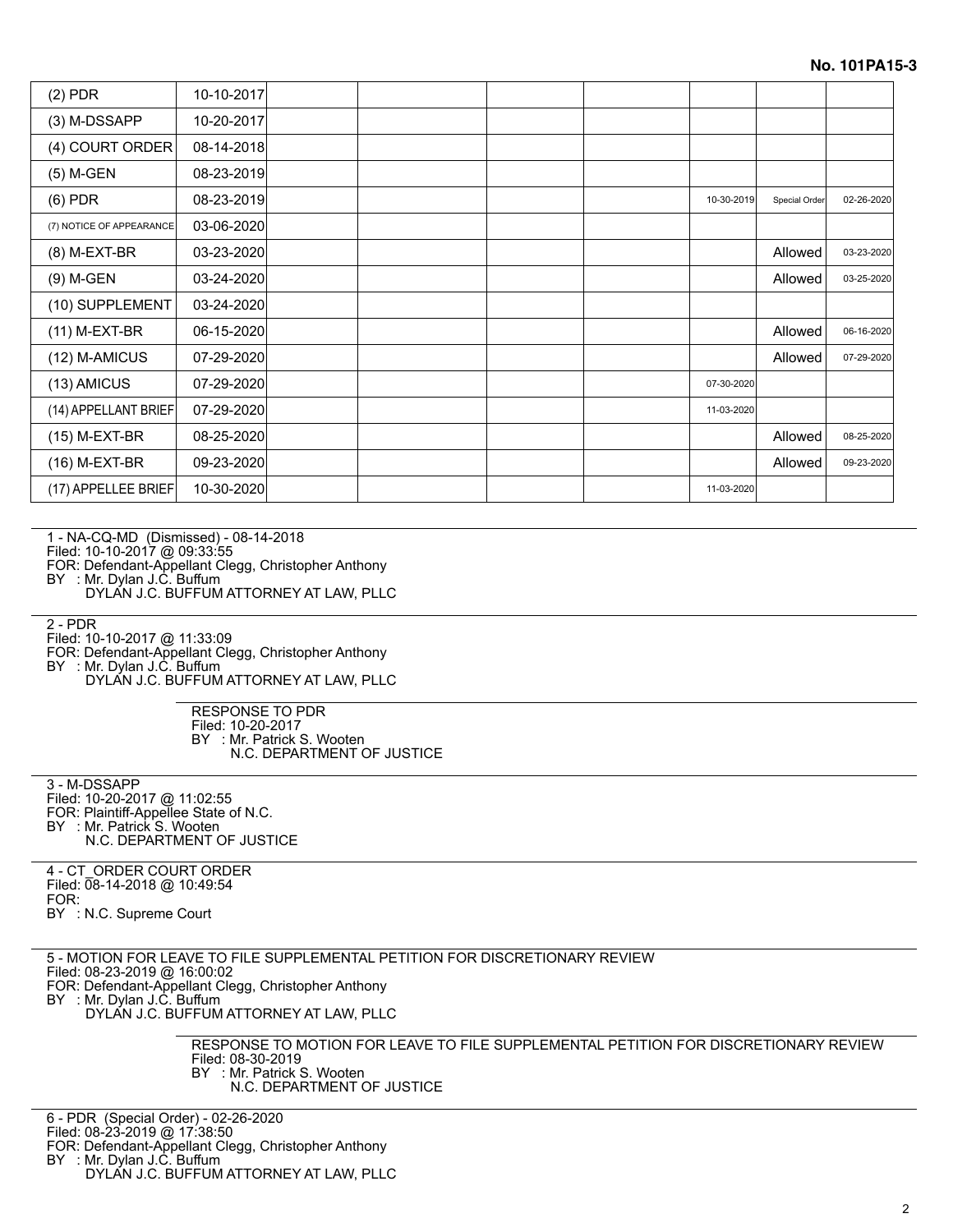RESPONSE TO PDR Filed: 10-24-2019 BY : Mr. Patrick S. Wooten N.C. DEPARTMENT OF JUSTICE

| 7 - NOTICE OF APPEARANCE<br>Filed: 03-06-2020 @ 11:05:16<br>FOR: Plaintiff-Appellee State of N.C.<br>BY : Ms. Amy Kunstling Irene                        |
|----------------------------------------------------------------------------------------------------------------------------------------------------------|
| N.C. DEPARTMENT OF JUSTICE                                                                                                                               |
| 8 - M-EXT-BR (Allowed) - 03-23-2020<br>Filed: 03-23-2020 @ 09:06:04<br>FOR: Defendant-Appellant Clegg, Christopher Anthony<br>BY : Mr. Dylan J.C. Buffum |
| DYLAN J.C. BUFFUM ATTORNEY AT LAW, PLLC                                                                                                                  |
| 9 - MOTION TO SUPPLEMENT RECORD ON APPEAL (Allowed) - 03-25-2020<br>Filed: 03-24-2020 @ 11:47:57<br>FOR: Defendant-Appellant Clegg, Christopher Anthony  |
| BY : Mr. Dylan J.C. Buffum<br>DYLAN J.C. BUFFUM ATTORNEY AT LAW, PLLC                                                                                    |
| 10 - RECORD SUPPLEMENT<br>Filed: 03-24-2020 @ 11:46:09<br>FOR: Defendant-Appellant Clegg, Christopher Anthony                                            |
| BY : Mr. Dylan J.C. Buffum<br>DYLAN J.C. BUFFUM ATTORNEY AT LAW, PLLC                                                                                    |
| 11 - M-EXT-BR (Allowed) - 06-16-2020<br>Filed: 06-15-2020 @ 15:59:22<br>FOR: Defendant-Appellant Clegg, Christopher Anthony                              |
| BY : Mr. Dylan J.C. Buffum<br>DYLAN J.C. BUFFUM ATTORNEY AT LAW, PLLC                                                                                    |
| 12 - M-AMICUS (Allowed) - 07-29-2020<br>Filed: 07-29-2020 @ 10:21:52<br>FOR: Amicus Common Cause, et al.                                                 |
| BY : Mr. David Weiss<br>CENTER FOR DEATH PENALTY LITIGATION, INC.                                                                                        |
| 13 - OTHER BRIEF AMICUS<br>Filed: 07-29-2020 @ 12:31:54<br>FOR: Amicus Common Cause, et al.                                                              |
| BY : Mr. David Weiss<br>CENTER FOR DEATH PENALTY LITIGATION, INC.                                                                                        |
| 14 - APPELLANT BRIEF<br>Filed: 07-29-2020 @ 20:53:27<br>FOR: Defendant-Appellant Clegg, Christopher Anthony                                              |
| BY : Mr. Dylan J.C. Buffum<br>DYLAN J.C. BUFFUM ATTORNEY AT LAW, PLLC                                                                                    |
| 15 - M-EXT-BR (Allowed) - 08-25-2020<br>Filed: 08-25-2020 @ 12:09:00<br>FOR: Plaintiff-Appellee State of N.C.                                            |
| BY : Ms. Amy Kunstling Irene<br>N.C. DÉPARTMENT OF JUSTICE                                                                                               |
| 16 - M-EXT-BR (Allowed) - 09-23-2020<br>Filed: 09-23-2020 @ 13:47:51<br>FOR: Plaintiff-Appellee State of N.C.                                            |
| BY : Ms. Amy Kunstling Irene<br>N.C. DÉPARTMENT OF JUSTICE                                                                                               |
| 17 - APPELLEE BRIEF<br>Filed: 10-30-2020 @ 13:10:08<br>FOR: Plaintiff-Appellee State of N.C.                                                             |
| BY : Ms. Amy Kunstling Irene<br>N.C. DÉPARTMENT OF JUSTICE                                                                                               |
| Financial Information                                                                                                                                    |
|                                                                                                                                                          |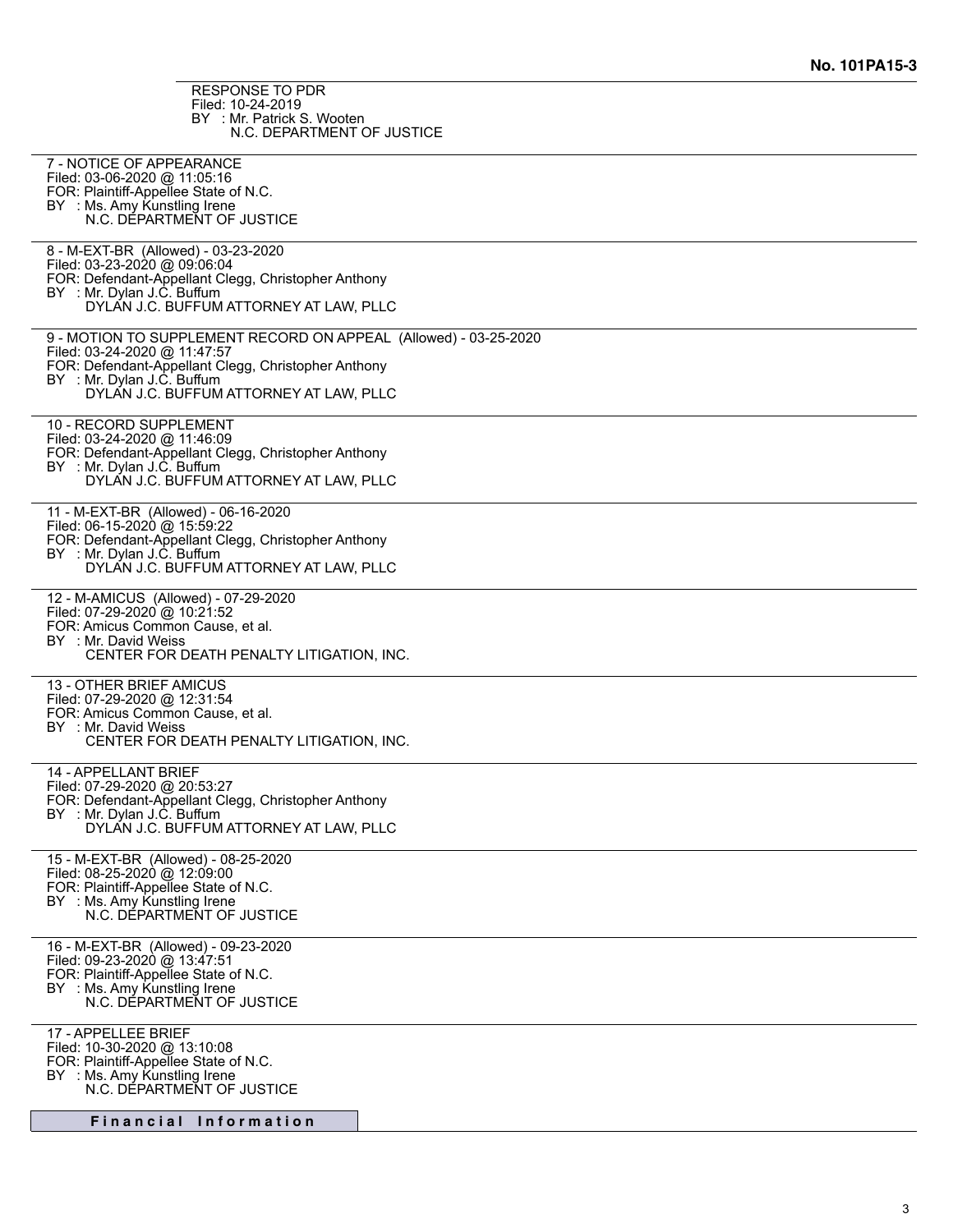|                            | Receipts    |                      |                     |                 |              |            |            |
|----------------------------|-------------|----------------------|---------------------|-----------------|--------------|------------|------------|
| <b>Date Charged</b>        | Charge Type | <b>Amount Chaged</b> | <b>Amount Paid</b>  | <b>Document</b> | <b>Pages</b> | Receipt #  | Date Paid  |
| 11-03-2020                 | Printing    | 120.75               | 120.75              | APPELLEE BRIEF  | 69           | R031006321 | 03-11-2021 |
|                            | Assess      | 714.50               | 0.00                |                 |              |            |            |
| 07-30-2020                 | Printing    | 87.50                | 87.50               | OTHER BRIEF     | 50           | R081004520 | 08-18-2020 |
| 10-24-2017                 | Printing    | 119.00               | 119.00              | <b>NOTICE</b>   | 68           | R121001117 | 12-04-2017 |
| 10-30-2019                 | Printing    | 462.00               | 462.00              | <b>PETITION</b> | 266          | R111003519 | 11-19-2019 |
| 11-03-2020                 | Printing    | 94.50                | 0.00                | APPELLANT BRIEF | 54           |            |            |
|                            | Docket Fee  | 10.00                | 0.00                |                 |              |            |            |
|                            | Docket Fee  | 10.00                | 0.00                |                 |              |            |            |
|                            | Docket Fee  | 10.00                | 0.00                |                 |              |            |            |
|                            |             |                      |                     |                 |              |            |            |
| Payments                   |             |                      |                     |                 |              |            |            |
|                            |             | Payment Date         | Payment Type        | Amount          | Check Number |            |            |
|                            |             |                      |                     |                 |              |            |            |
|                            |             |                      | <b>Disburse</b>     | 581.00          | 0            |            |            |
|                            |             |                      |                     |                 |              |            |            |
|                            | Parties     |                      |                     |                 |              |            |            |
| Party Name                 |             |                      | Role                |                 |              |            |            |
|                            |             |                      |                     |                 |              |            |            |
| Clegg, Christopher Anthony |             |                      | Defendant-Appellant |                 |              |            |            |
| State of N.C.              |             |                      | Plaintiff-Appellee  |                 |              |            |            |
|                            |             |                      |                     |                 |              |            |            |

#### **A t t o r n e y s**

#### **Attorney for Plaintiff-Appellee - State of N.C.**

Mr. Patrick S. Wooten [Primary Attorney] Special Deputy Attorney General pwooten@ncdoj.gov [Ms. Amy Kunstling Irene] [Primary Attorney] [Signed Brief] Special Deputy Attorney General airene@ncdoj.gov N.C. DEPARTMENT OF JUSTICE P.O. Box 629 Raleigh, NC 27602 (919) 716-6500

### **Attorney for Defendant-Appellant - Clegg, Christopher Anthony**

[Mr. Dylan J.C. Buffum] [Primary Attorney] Attorney at Law djcbuffum@gmail.com DYLAN J.C. BUFFUM ATTORNEY AT LAW, PLLC